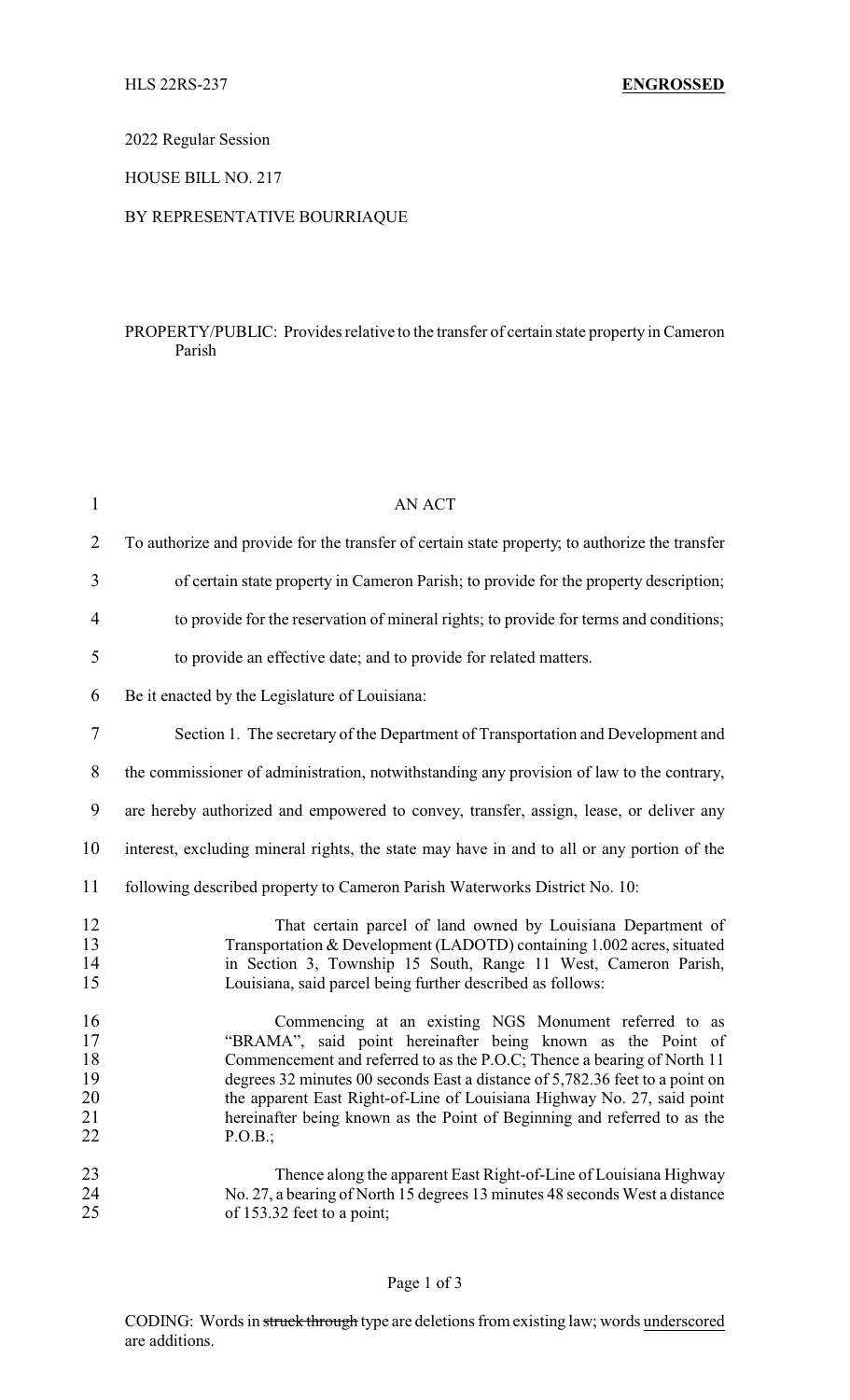| $\overline{1}$ | Thence leaving the apparent East Right-of-Line of Louisiana                                                                                   |
|----------------|-----------------------------------------------------------------------------------------------------------------------------------------------|
| 2              | Highway No. 27, a bearing of South 89 degrees 07 minutes 34 seconds East                                                                      |
| 3              | a distance of 294.50 feet to a point;                                                                                                         |
| $\overline{4}$ | Thence a bearing of South 15 degrees 13 minutes 48 seconds East a                                                                             |
| $\overline{5}$ | distance of 153.09 feet to a point;                                                                                                           |
| -6             | Thence a bearing of North 88 degrees 47 minutes 47 seconds West<br>a distance of 295.00 feet to a point, being the Point of Beginning, P.O.B. |

 The above parcel is made-reference to as "Tract 2-1" on the accompanying plat of survey dated February 2022.

Section 2. The secretary of the Department of Transportation and Development and

the commissioner of administration are hereby authorized to enter into such agreements,

covenants, conditions, and stipulations and to execute such documents as necessary to

properly effectuate any conveyance, transfer, assignment, lease, or delivery of title,

excluding mineral rights, to the property described in Section 1 of this Act, and as more

specifically described in any such agreements entered into and documents executed by and

between the secretary of the Department of Transportation and Development, the

commissioner of administration, and Cameron Parish Waterworks District No. 10, in

exchange for consideration proportionate to the appraised value of the property, or as

otherwise provided by law.

 Section 3. This Act shall become effective upon signature by the governor or, if not signed by the governor, upon expiration of the time for bills to become law without signature by the governor, as provided by Article III, Section 18 of the Constitution of Louisiana. If vetoed by the governor and subsequently approved by the legislature, this Act shall become

effective on the day following such approval.

# DIGEST

The digest printed below was prepared by House Legislative Services. It constitutes no part of the legislative instrument. The keyword, one-liner, abstract, and digest do not constitute part of the law or proof or indicia of legislative intent. [R.S. 1:13(B) and 24:177(E)]

HB 217 Engrossed 2022 Regular Session Bourriaque

Authorizes the transfer of certain state property in Cameron Parish from the Dept. of Transportation and Development to Cameron Parish Waterworks District No. 10. Provides for the reservation of mineral rights to the state.

Effective upon signature of governor or lapse of time for gubernatorial action.

# Page 2 of 3

CODING: Words in struck through type are deletions from existing law; words underscored are additions.